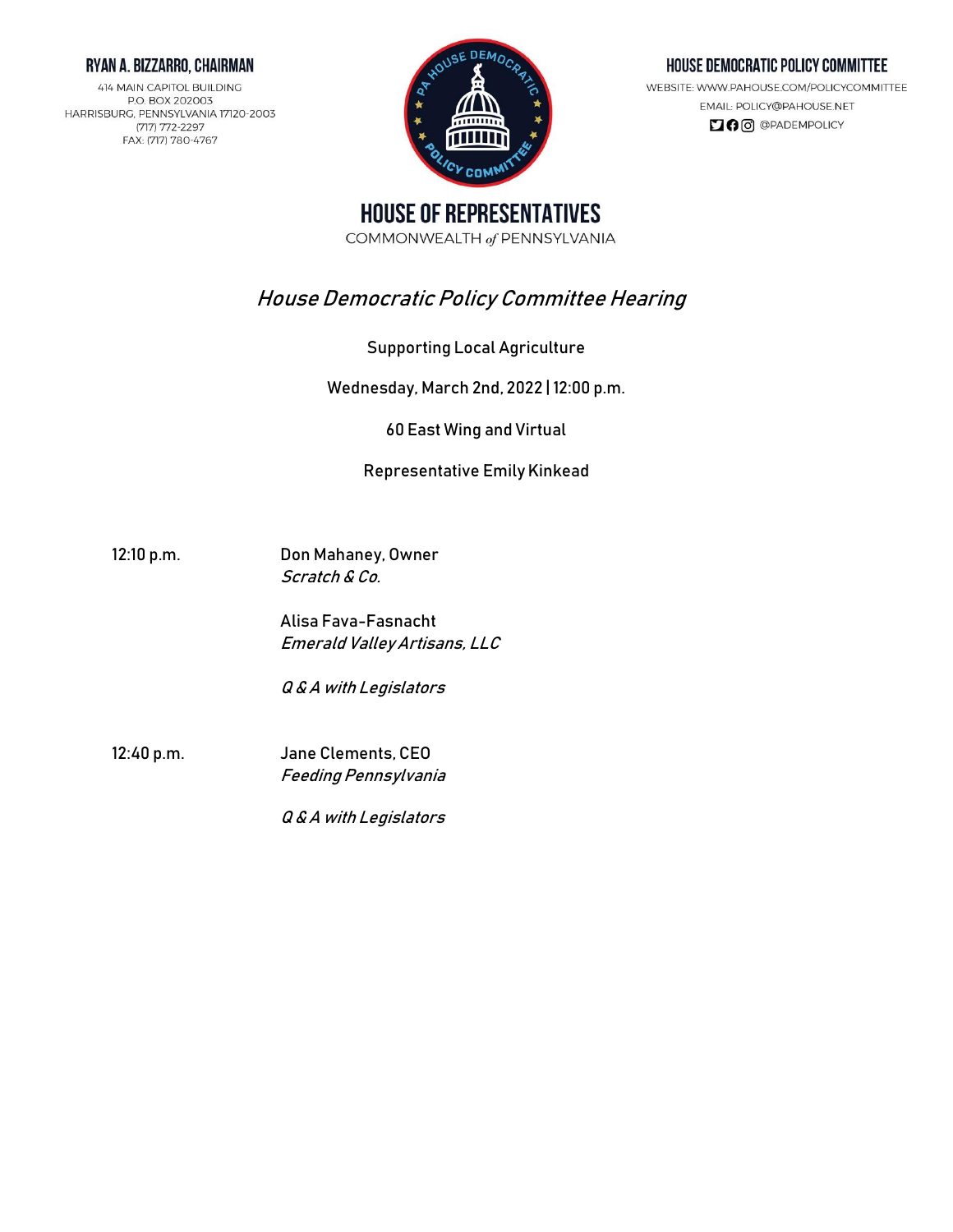## RYAN A. BIZZARRO, CHAIRMAN

414 MAIN CAPITOL BUILDING P.O. BOX 202003 HARRISBURG, PENNSYLVANIA 17120-2003 (717) 772-2297 FAX: (717) 780-4767



## HOUSE DEMOCRATIC POLICY COMMITTEE

WEBSITE: WWW.PAHOUSE.COM/POLICYCOMMITTEE EMAIL: POLICY@PAHOUSE.NET **DO** @PADEMPOLICY

**HOUSE OF REPRESENTATIVES** COMMONWEALTH of PENNSYLVANIA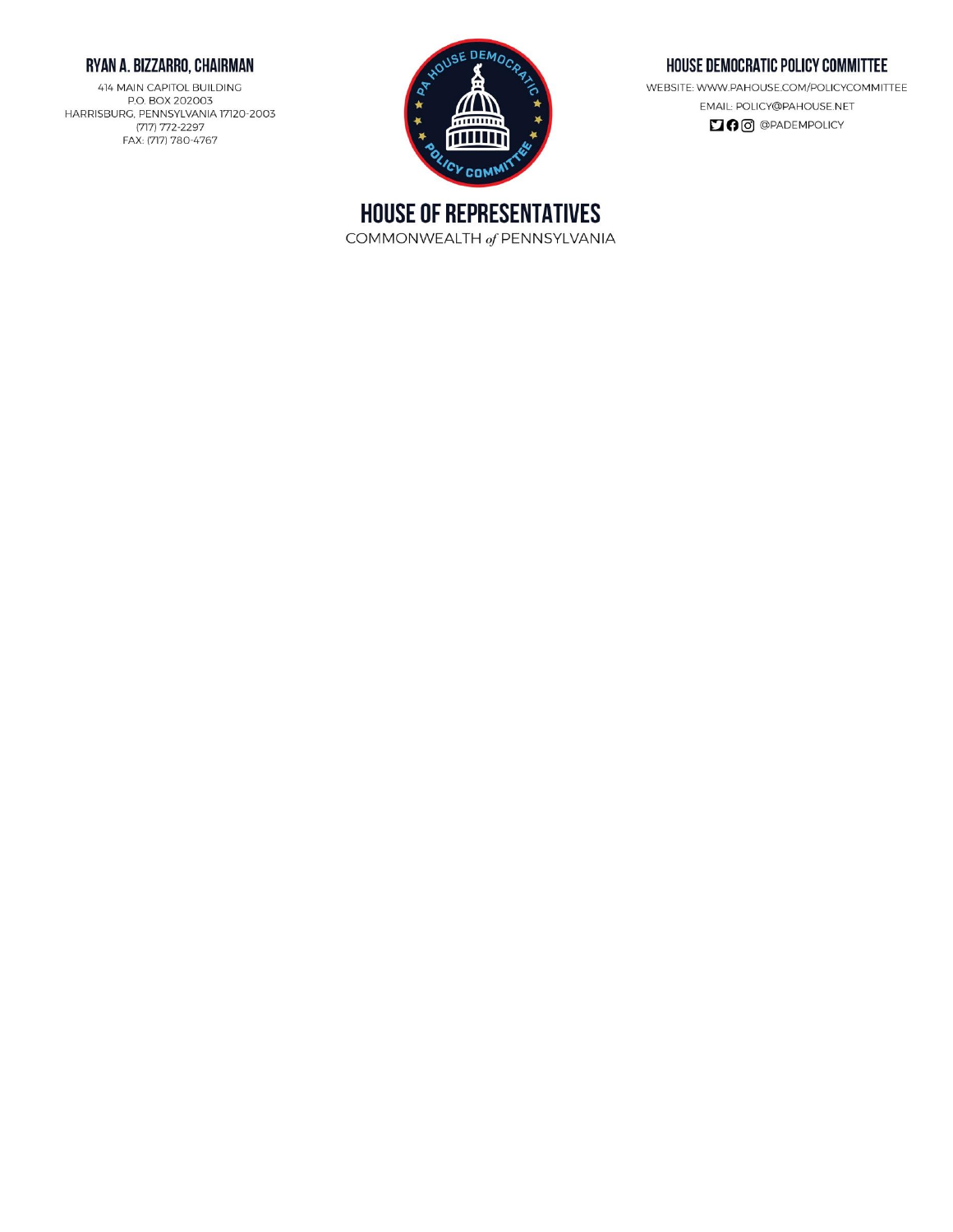### Testimony for the PA House Democratic Policy Committee on Supporting Local Agriculture

What we are trying to rebuild is a healthy foodshed, one that provides nutrient-dense foods from local farms to local populations in increasing quantity.

Small farms need better infrastructure if they are going to compete against large farms, as everyone knows. But the impact of this infrastructure is much greater. Small farms being able to grow properly diverse crops throughout the growing season to a more educated public that (we know) cares more and more about the impact of their food on their bodies is not enough. We need for them to do so in quantities required to feed Pennsylvanians without us relying so much on a waste-ridden stream of nutrient deficient calories grown at the expense of otherwise naturally biodiverse habitat across the globe, picked early to make it to grocers in a marketable yet nutrient defunct state.

Small farmers would grow more food but too great a share of their remaining market since growing has become industrialized comes in the form of CSAs, farm stands and restaurants. These markets are volatile and costly for farmers to squeeze out a living.

The solution to improved foodshed health that serves small farms comes in two parts:

- a distribution system tailored to local farms so that their crop can make it to the next step in the value chain
- a robust small manufacturing footprint to help farms intentionally grow more foods that will have shelf life extended for upwards of two years, making it such that the risk of growing more crops than were sold via last year's farm stand et al is mitigated.

We are experiencing crises that are environmental, economic, and public health in nature. Securing the health of our foodshed addresses all of these. Concentrating on assuring our small farms are robust and able to provide locally grown and value-added foods to local populations is our first necessary step.

Don Mahaney Owner, Scratch & Co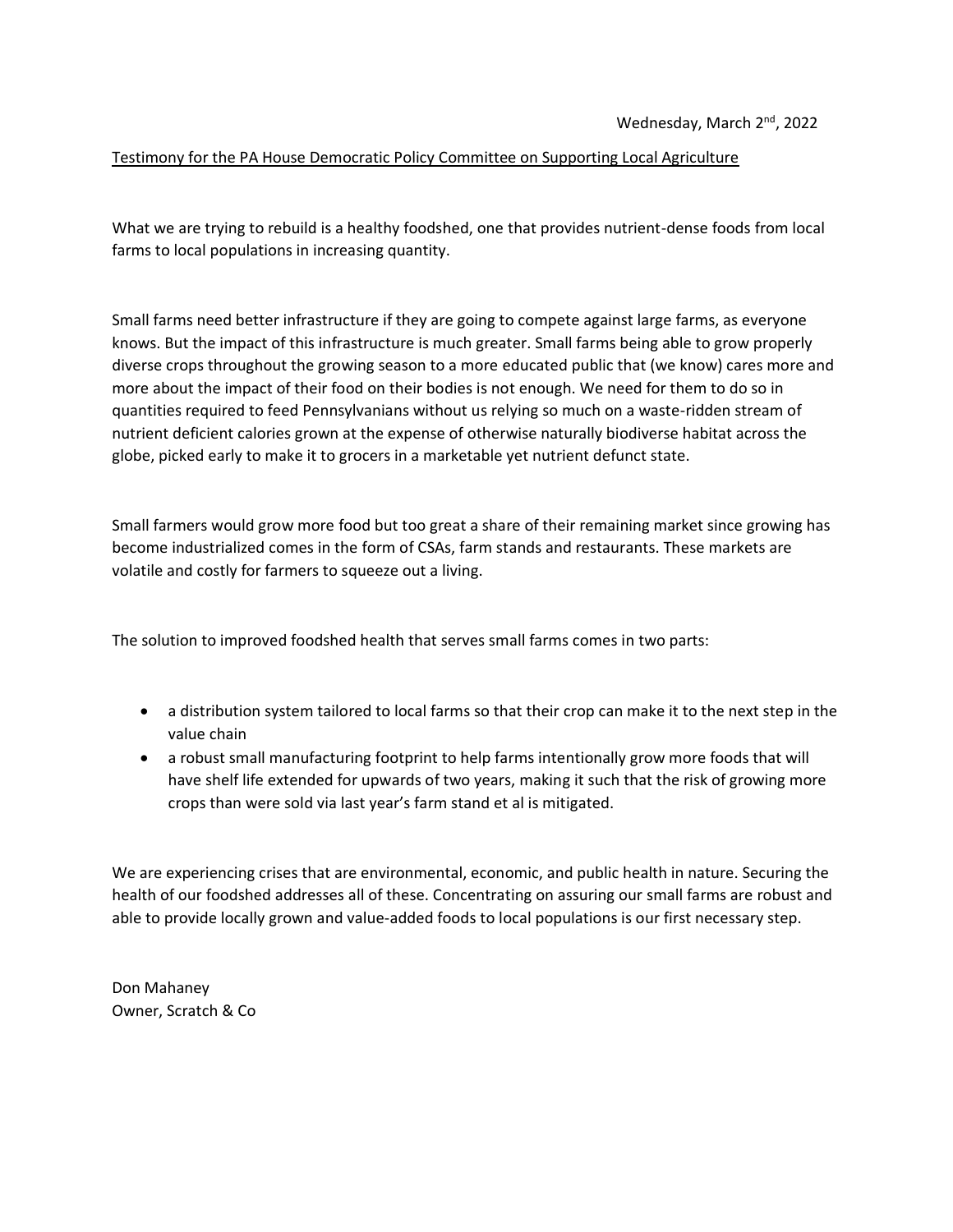

**20 Erford Road Suite 215 Lemoyne, PA 17043 570-867-3044 jclements@feedingpa.org [www.feedingpa.org](http://www.feedingpa.org/)**

Testimony submitted by Jane Clements, Chief Executive Officer Feeding Pennsylvania to the Democratic Policy Committee House of Representatives Commonwealth of Pennsylvania March 2, 2022

On behalf of Feeding Pennsylvania, I welcome this opportunity to speak today about Pennsylvania's charitable food network and our strong and growing relationships with agriculture through the Pennsylvania Agricultural Surplus System (PASS) which benefits both Pennsylvanians without adequate food and our local farmers and processors. Thank you Chairman Bizzarro and members of the committee for inviting me today.

Feeding Pennsylvania is a partnership formed amongst Pennsylvania's Feeding America member food banks. Our collective effort promotes and aids our members in securing food and other resources to reduce hunger and food insecurity for their communities and across Pennsylvania and provides a shared voice on the issues of hunger and food access. Our nine-member food banks include Central Pennsylvania Food Bank, Community Food Warehouse of Mercer County, Greater Pittsburgh Community Food Bank, Helping Harvest, H & J Weinberg Northeast Pennsylvania Regional Food Bank, Philabundance, Second Harvest Food Bank of Lehigh Valley and Northeast Pennsylvania, Second Harvest Food Bank of Northwest Pennsylvania, and Westmoreland Food Bank. These food banks serve nearly 2 million food insecure individuals annually, half a million of whom are children, through a network of more than 3,000 partner agencies - pantries, soup kitchens, shelters, and other programs that provide emergency food. The food banks rely on both public and private sources of food and funds to help meet the nutritional needs of Pennsylvanians experiencing food insecurity.

Pennsylvania is home to more than 53,000 farms, and produces more than \$7.4 billion in agricultural products. Agricultural production in Pennsylvania – including produce, proteins, eggs, and dairy -- occurs to some degree in virtually every one of the state's 67 counties. The agricultural industry is a leading economic driver in the Commonwealth. However, a vast majority of the agricultural producers tend to be smaller farming operations, which lack the logistics needed to distribute agricultural surplus throughout the state. Data from the National Ag Statistics Services (NASS) supports this claim. Feeding Pennsylvania recognizes large scale agricultural producers are also important contributors to Pennsylvania's agricultural production. Unfortunately, the supply of agricultural surplus is not consistently available between large and small producers throughout the 67 counties in Pennsylvania.

In July of 2020, the Pennsylvania Department of Agriculture (PDA) contracted with Feeding Pennsylvania to carry out the provisions of the Pennsylvania Agricultural Surplus System (Act 113 of 2010). Feeding Pennsylvania contracts with 13 food banks to support the sourcing and distribution of the products in all 67 counties. Funds to acquire food are allocated for each county using the State Food Purchase Program formula, which us determined by data for unemployment, SNAP enrollment, cash assistance, medical assistance, and income. Funds allocated to this program develops and helps maintain a system for the Commonwealth's food industry to donate, sell, or otherwise provide food products to the charitable food network within Pennsylvania. Food products acquired under the PASS are to be distributed to low-income individuals and families throughout Pennsylvania. Eligible food industry participants include growers, packers, processors and other entities located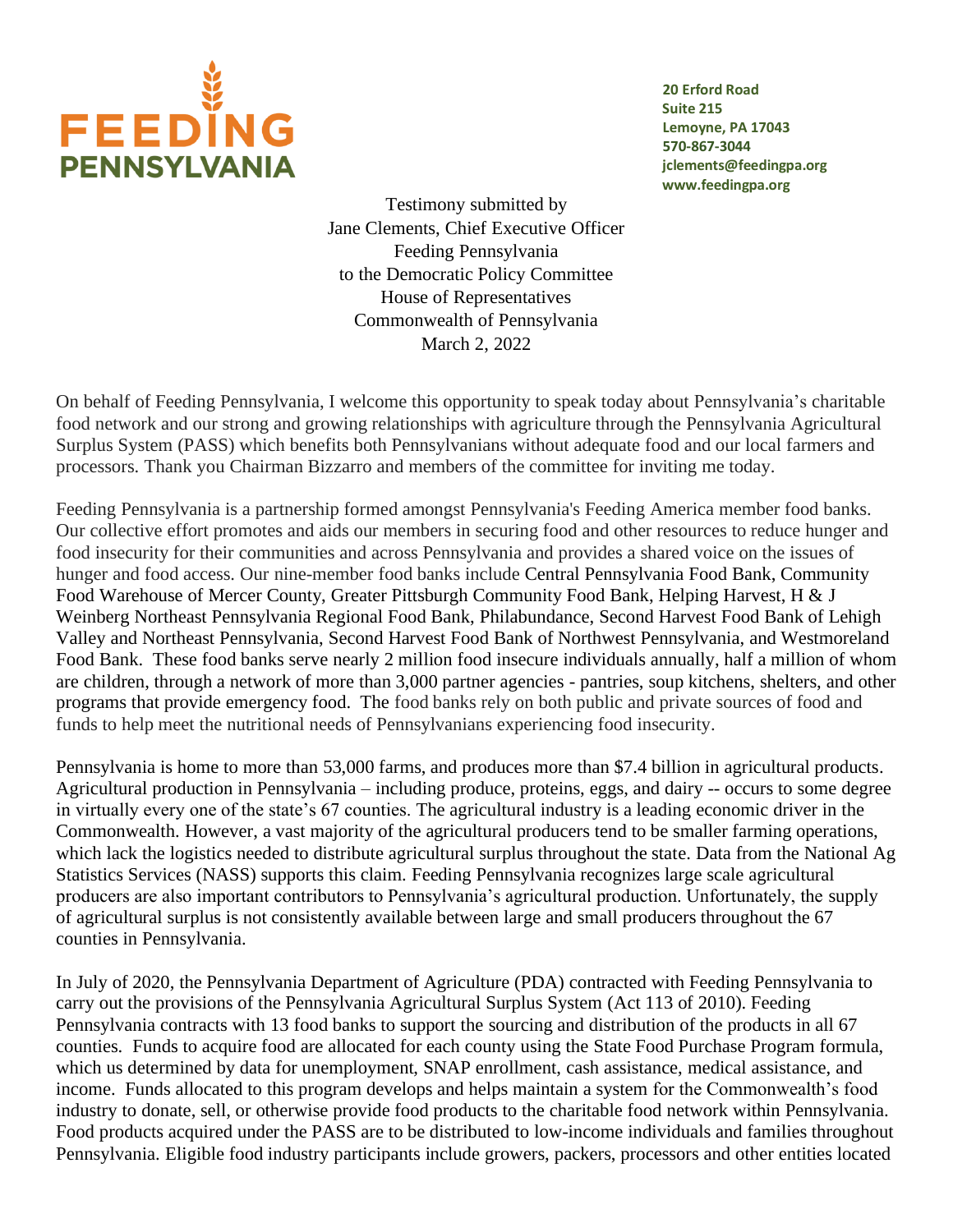in Pennsylvania, and eligible food products include only commodities grown or produced in Pennsylvania. PASS provides opportunities for farmers and processors to distribute surplus product and recoup their share of the costs for producing, harvesting, packaging, and/or transporting of that product, while in turn increasing access to fresh food for food banks across the Commonwealth. Increased access to fresh food produced in Pennsylvania provides multiple positive health benefits for families facing food insecurity.

PASS funding has covered the cost of getting produce out of the field and bagged, processing surplus milk into cheese and other dairy products, paying for the cartons for surplus eggs, processing meat and putting it into family-size packaging, and even processing produce like apples into apple sauce.

While the PASS program was enacted into law in 2010, the program was not funded until 2015 at \$1 million. Over the last several years, the program has grown to its current appropriation of \$2.5 million, but in 2020, an additional \$10 million in CARES Act funding demonstrated the greater potential of PASS for both the agriculture community and the families in need of emergency food. This funding has resulted in more than 22 million pounds of PA-produced food distributed to households in all 67 counties since 2015.

The COVID-19 pandemic revealed the fragility of our food supply chain. Food banks, as well as retailers, struggled to keep up with the increasing demand for family sized packaged products. Mandates created unnecessary panic, sending people racing to the grocery stores, resulting in a serious food shortage for the charitable food network. Grocery chains, their suppliers and shippers were desperately trying to keep their stores stocked.

At the same time, we saw an enormous amount of food waste across the country as a result of restaurants and schools being closed and a lack of capacity for repackaging of bulk food items. The PASS, with support of the CARES Act dollars, went to work to support agriculture and yield more food for the charitable food network.

During the height of the pandemic, the PASS program provided a reliable stream of revenue to many Pennsylvania farmers and processors, while allowing the charitable food network to provide nutritious Pennsylvania grown food to an unprecedented amount of people coming into our network as a result of restrictions closing many businesses, majority of which were in the service industry. A recent study completed by Penn State University's College of Agricultural Sciences evaluated the economic impact of the PASS program and found that every \$1 spent through PASS stimulates an additional \$2 in economic activity.

As the PASS program continues to grow, we are proactively pursuing new initiatives to enhance the program by engaging the agriculture community. Feeding Pennsylvania runs a PASS Advisory Committee comprised of agriculture leaders from around the Commonwealth who advise us on ways to innovate and promote the PASS program. Members include:

- Brian Chmiel (Sauder's Eggs)
- Brian Campbell (Brian Campbell Farms)
- Jennifer Reed-Harry (PennAg Industries)
- Lela Reichart (Sterman Masser Potato Farm)
- Chuck Turner (Turner Dairy)
- Steve Johnston (Apple Castle)
- Darryl Jones (Warrington Farms)
- Dave Smith (Pennsylvania Dairymen's Association)

Sourcing a variety of commodities from farmers in all 67 counties and delivering that food to families in all 67 counties is a priority for the PASS program. We continue to evaluate new opportunities such as planned growing to ensure a level of predictability for both the farmer and our food banks in addition to exploring partnerships with people like Don Mahaney to process surplus food into nutritious and culturally appropriate shelf-stable products, but this is only possible with adequate funding and support from the General Assembly. PASS truly is a win-win for Pennsylvania. We look forward to continuing to grow this program to meet the needs of Pennsylvanians through a food system built on Pennsylvania agriculture's strengths and diversity.